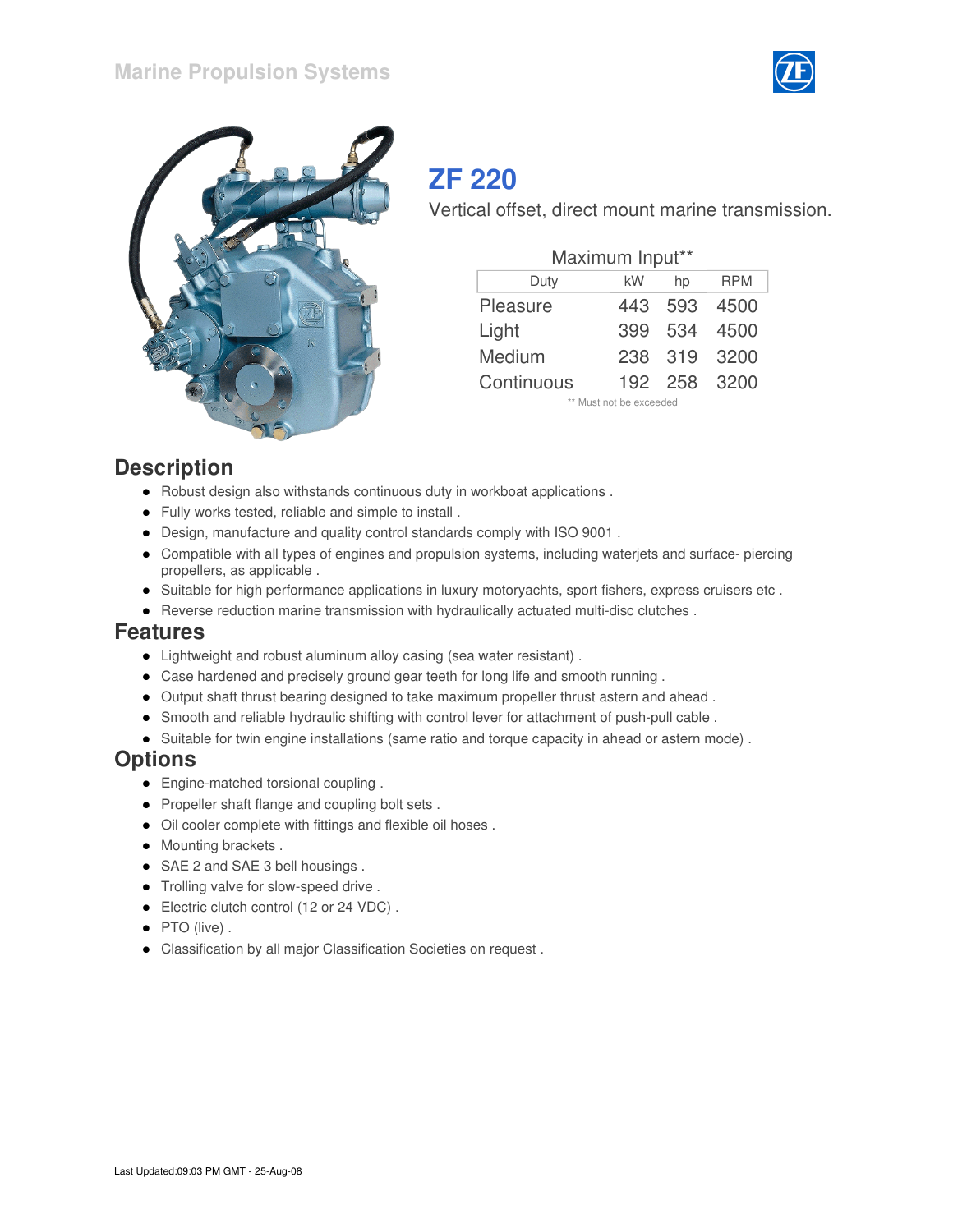# **Pleasure Duty**

| <b>RATIOS</b>                                                                       |                            |      | MAX. TORQUE POWER/RPM                                                  |                                                     | <b>MAXIMUM RATED POWER</b> |    |           |    |         |  | MAX.       |
|-------------------------------------------------------------------------------------|----------------------------|------|------------------------------------------------------------------------|-----------------------------------------------------|----------------------------|----|-----------|----|---------|--|------------|
|                                                                                     | Nm                         | ftlb | <b>kW</b>                                                              | hp                                                  | kW                         | hp | <b>kW</b> | hp | $kW$ hp |  | <b>RPM</b> |
|                                                                                     | 2300 rpm 2800 rpm 3200 rpm |      |                                                                        |                                                     |                            |    |           |    |         |  |            |
| $1.000, 1.128^*$ , 1.237 <sup>*</sup> , 1.400 <sup>*</sup> , 1.500,<br>1.963, 2.478 | 941                        | 694  | <u>   0.0985   0.1321   227   304   276   370   315   423   4500  </u> |                                                     |                            |    |           |    |         |  |            |
| $\blacksquare$ 3.000                                                                | 817                        | 603  |                                                                        | 0.0855   0.1147   197   264   240   321   274   367 |                            |    |           |    |         |  | 4500       |

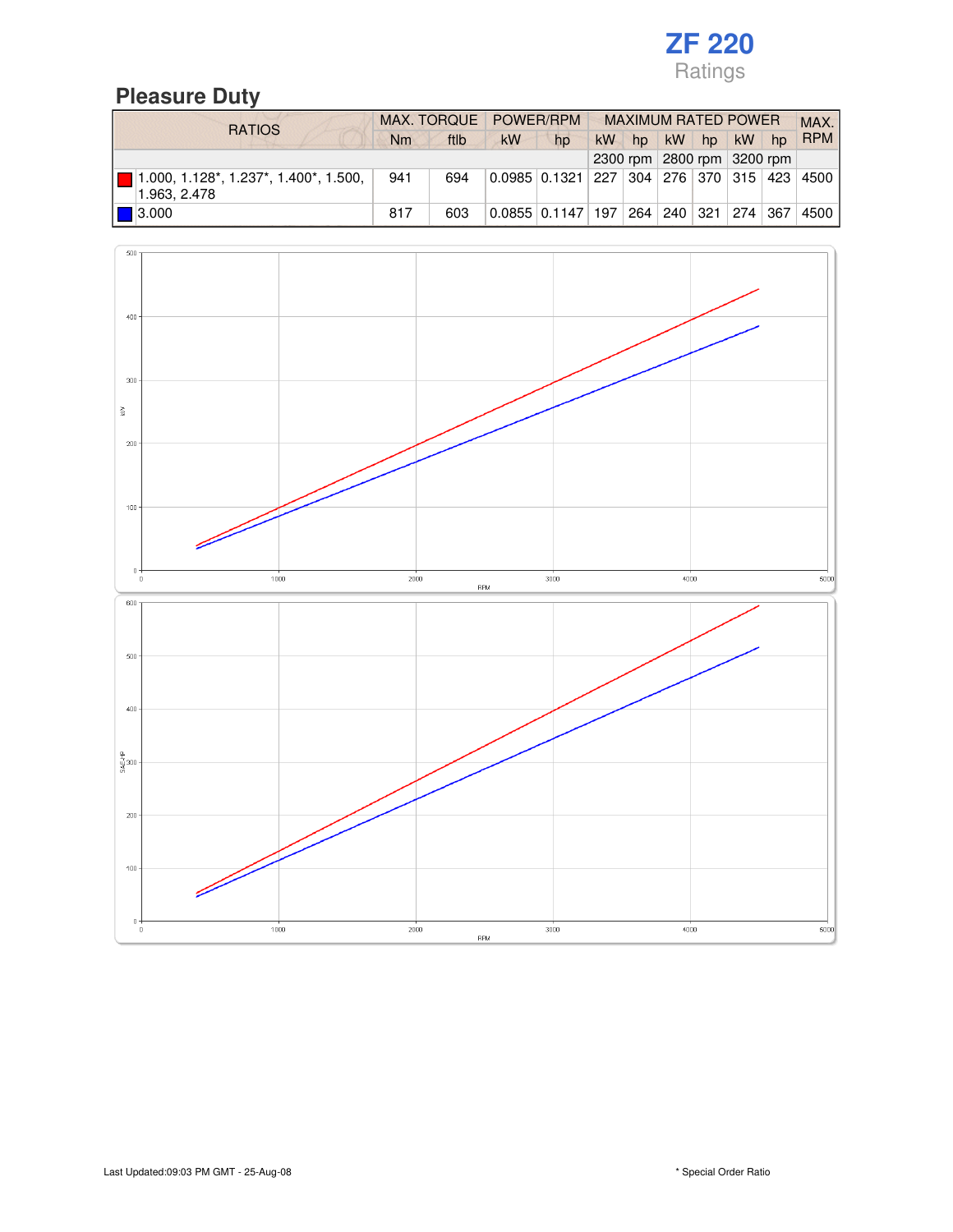# **Light Duty**

| <b>RATIOS</b>                                                          | MAX. TORQUE POWER/RPM |      |                                                     |                                                           | <b>MAXIMUM RATED POWER</b> |    |           |                            |           |                  | MAX.       |
|------------------------------------------------------------------------|-----------------------|------|-----------------------------------------------------|-----------------------------------------------------------|----------------------------|----|-----------|----------------------------|-----------|------------------|------------|
|                                                                        | Nm                    | ftlb | <b>kW</b>                                           | hp                                                        | kW                         | hp | <b>kW</b> | hp                         | <b>kW</b> | $h_{\mathsf{D}}$ | <b>RPM</b> |
|                                                                        |                       |      |                                                     |                                                           |                            |    |           | 2100 rpm 2500 rpm 2800 rpm |           |                  |            |
| $\blacksquare$ 1.000, 1.128*, 1.237*, 1.400*, 1.500, 1<br>1.963, 2.478 | 847                   | 625  | 0.0887   0.1189   186   250   222   297   248   333 |                                                           |                            |    |           |                            |           |                  | 4500       |
| $\blacksquare$ 3.000                                                   | 734                   | 541  |                                                     | $0.0769$ $0.1031$ $161$ $216$ $192$ $258$ $215$ $289$ $1$ |                            |    |           |                            |           |                  | 4500       |

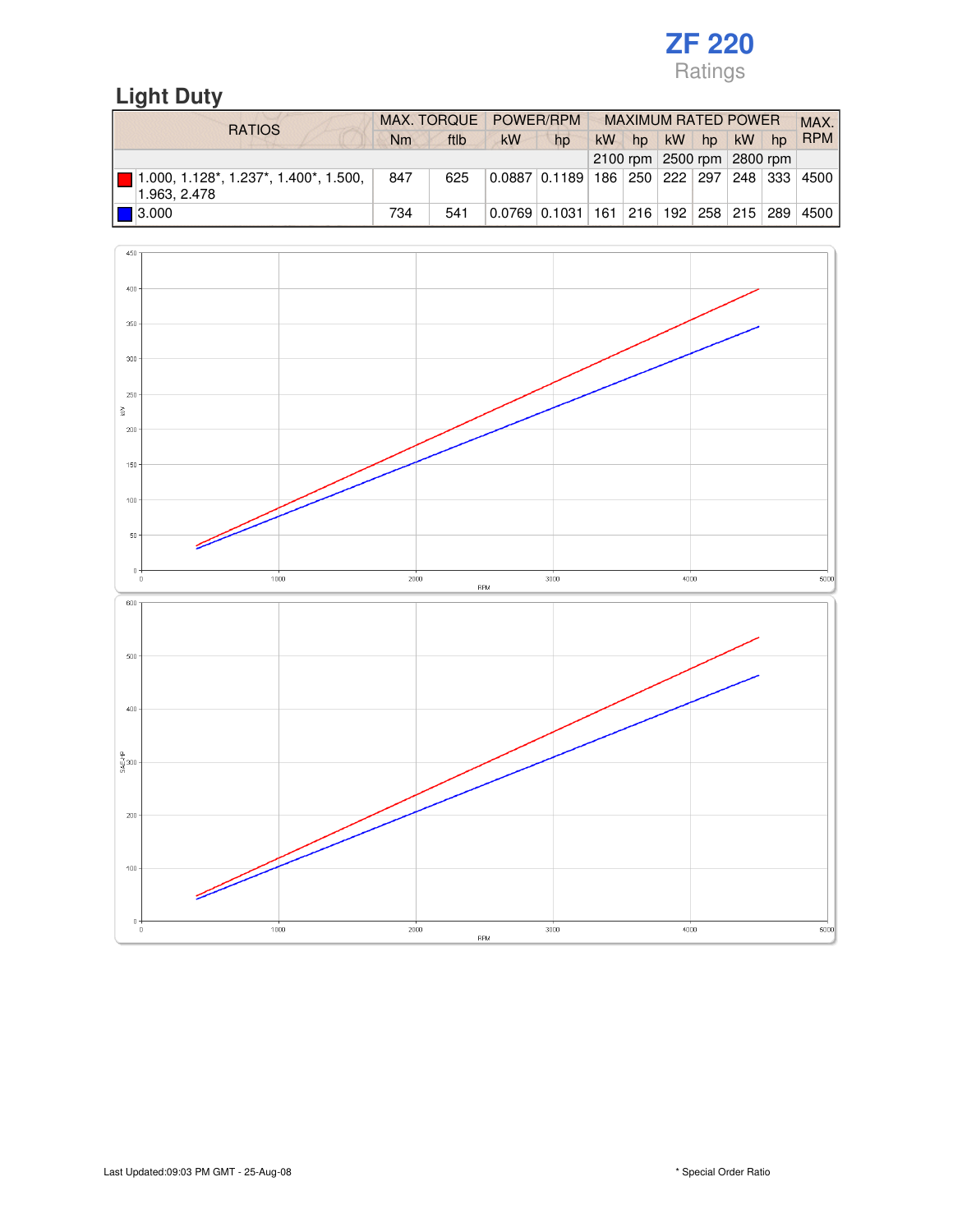# **Medium Duty**

| <b>RATIOS</b>                                |     |      | MAX. TORQUE POWER/RPM      |                                                              | <b>MAXIMUM RATED POWER</b> |    |           |    |         |  | MAX.       |
|----------------------------------------------|-----|------|----------------------------|--------------------------------------------------------------|----------------------------|----|-----------|----|---------|--|------------|
|                                              | Nm  | ftlb | <b>kW</b>                  | hp                                                           | <b>kW</b>                  | hp | <b>kW</b> | hp | $kW$ hp |  | <b>RPM</b> |
|                                              |     |      | 2100 rpm 2500 rpm 2800 rpm |                                                              |                            |    |           |    |         |  |            |
| $\blacksquare$ 1.000, 1.128*, 1.237*, 1.400* | 712 | 525  |                            | $0.0746$ $0.1000$ $157$ $210$ $186$ $250$ $209$ $280$ $3200$ |                            |    |           |    |         |  |            |
| 1.500, 1.963, 2.478                          | 667 | 492  |                            | $0.0698$ $0.0937$   147   197   175   234   196   262   3200 |                            |    |           |    |         |  |            |
| $\blacksquare$ 3.000                         | 571 | 421  |                            | $0.0598$   0.0802   126   168   149   200   167   225   3200 |                            |    |           |    |         |  |            |

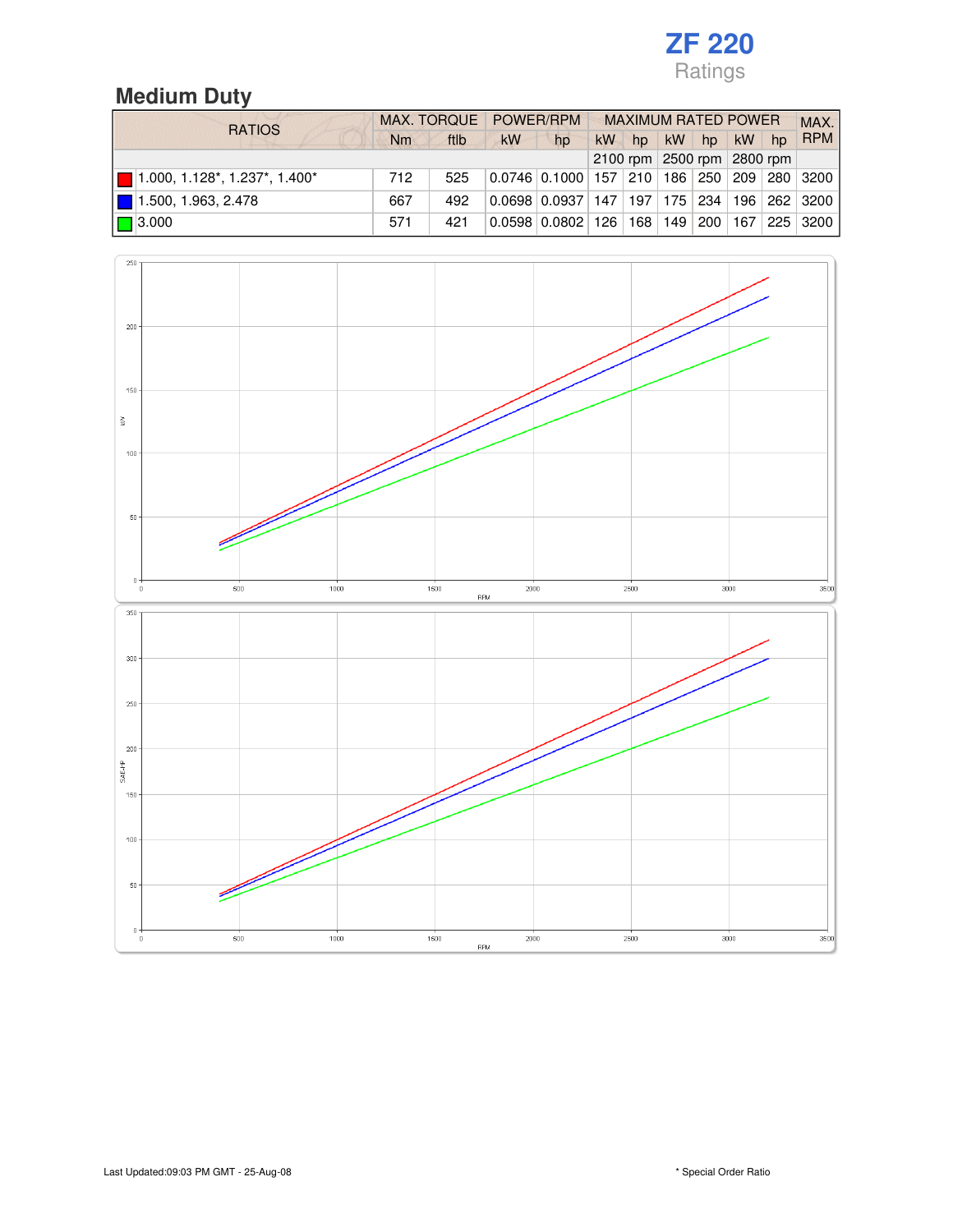# **Continuous Duty**

| <b>RATIOS</b>                  |     |      | MAX. TORQUE POWER/RPM      |                                                             | <b>MAXIMUM RATED POWER</b> |     |           |    |    |       | MAX.                                     |
|--------------------------------|-----|------|----------------------------|-------------------------------------------------------------|----------------------------|-----|-----------|----|----|-------|------------------------------------------|
|                                | Nm  | ftlb | <b>kW</b>                  | hp                                                          | <b>kW</b>                  | hp  | <b>kW</b> | hp | kW | $h$ p | <b>RPM</b>                               |
|                                |     |      | 1800 rpm 2100 rpm 2300 rpm |                                                             |                            |     |           |    |    |       |                                          |
| $1.000, 1.128, 1.237, 1.400$ * | 576 | 425  |                            | $0.0603 \mid 0.0809 \mid$                                   |                            |     |           |    |    |       | 109   146   127   170   139   186   3200 |
| 1.500, 1.963, 2.478            | 565 | 417  |                            | 「0.0592   0.0793   106   143   124   167   136   182   3200 |                            |     |           |    |    |       |                                          |
| $\Box$ 3.000                   | 490 | 361  |                            | $0.0513$ 0.0688                                             | 92                         | 124 | 108       |    |    |       | 144   118   158   3200                   |

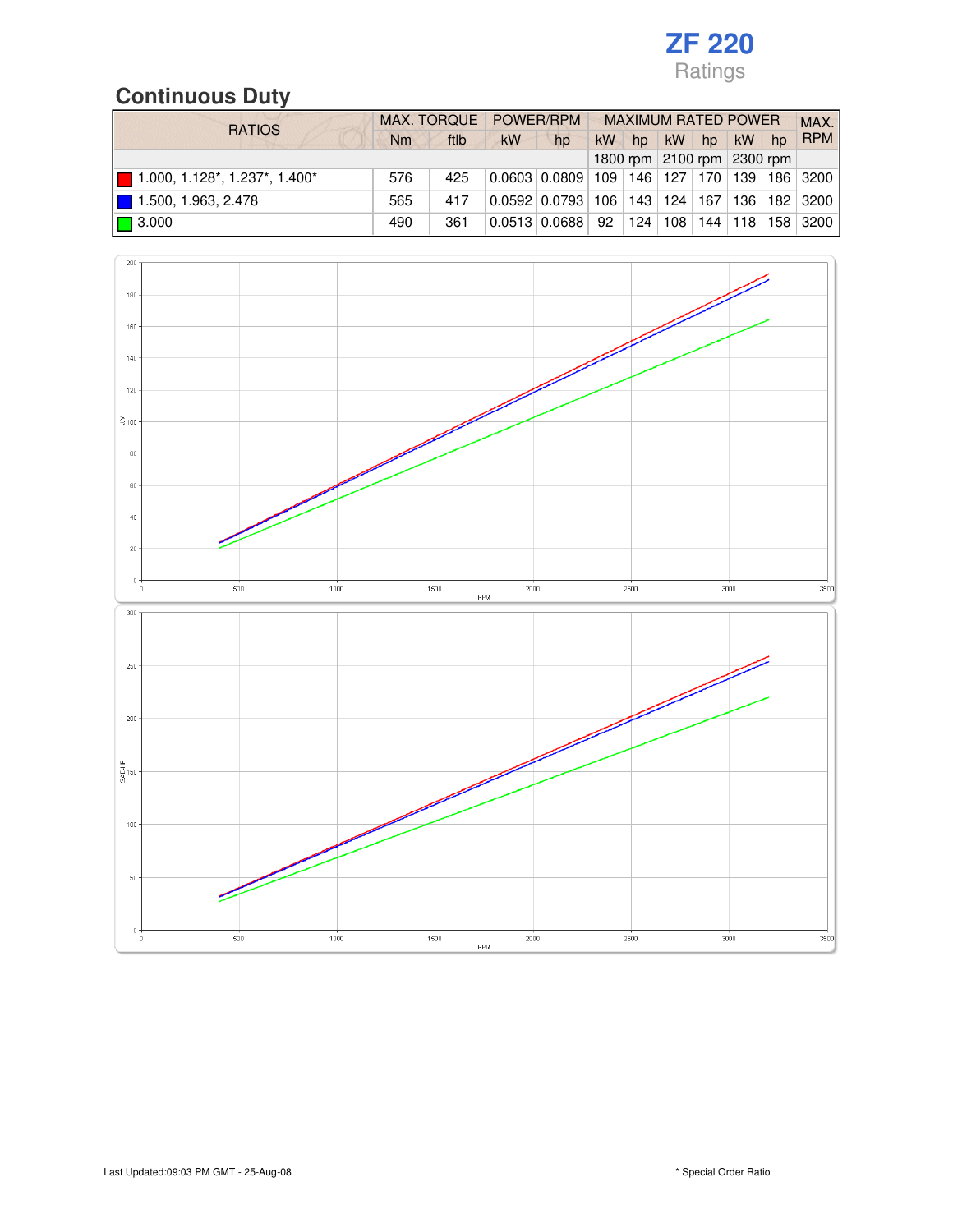

| mm (inches) |                |    |              |                            |     |              |                                                                                                      |           |  |  |  |  |
|-------------|----------------|----|--------------|----------------------------|-----|--------------|------------------------------------------------------------------------------------------------------|-----------|--|--|--|--|
| В,          | $B_{\alpha}$   | Н. | $H_{\alpha}$ |                            | L 4 | $L_{\Omega}$ |                                                                                                      | Bell Hsg. |  |  |  |  |
|             |                |    |              |                            |     |              | 135 (5.31) 215 (8.46) 175 (6.89) 125 (4.92) 281 (11.1) 386 (15.2) 287 (11.3) 94.5 (3.72) 35.5 (1.40) |           |  |  |  |  |
|             | Weight kg (lb) |    |              | Oil Capacity Litre (US qt) |     |              |                                                                                                      |           |  |  |  |  |
|             | 63.0 (139)     |    |              | 3.50(3.71)                 |     |              |                                                                                                      |           |  |  |  |  |

# **SAE Bell Housing Dimensions**

| SAE No.       |    |                         | R                                                         |                         | C  | <b>Bolt Holes</b> |                 |  |  |
|---------------|----|-------------------------|-----------------------------------------------------------|-------------------------|----|-------------------|-----------------|--|--|
|               |    |                         |                                                           |                         |    | No.               | <b>Diameter</b> |  |  |
|               | mm | $\overline{\mathsf{I}}$ | mm                                                        | $\overline{\mathsf{I}}$ | mm |                   | mm              |  |  |
| $\mathcal{P}$ |    |                         | 447.68 17.625 466.73 18.375 488.95 19.25 12 10.32 13/32   |                         |    |                   |                 |  |  |
| 3             |    |                         | 409.58 16.125 428.63 16.875 450.85 17.75  12  10.32 13/32 |                         |    |                   |                 |  |  |



| A  |                   | R    |                                                           |  |               |    |  | <b>Bolt Holes</b> |              |      |  |
|----|-------------------|------|-----------------------------------------------------------|--|---------------|----|--|-------------------|--------------|------|--|
|    |                   |      |                                                           |  |               |    |  |                   | Diameter (E) |      |  |
| mm | $\blacksquare$ in | mm V | $\ln$ mm                                                  |  | $\mathsf{in}$ | mm |  | No.               | mm           |      |  |
|    |                   |      | $146$   5.75   121   4.75   76.2   3.00   14.0   0.55   6 |  |               |    |  |                   | 16.3         | 0.64 |  |